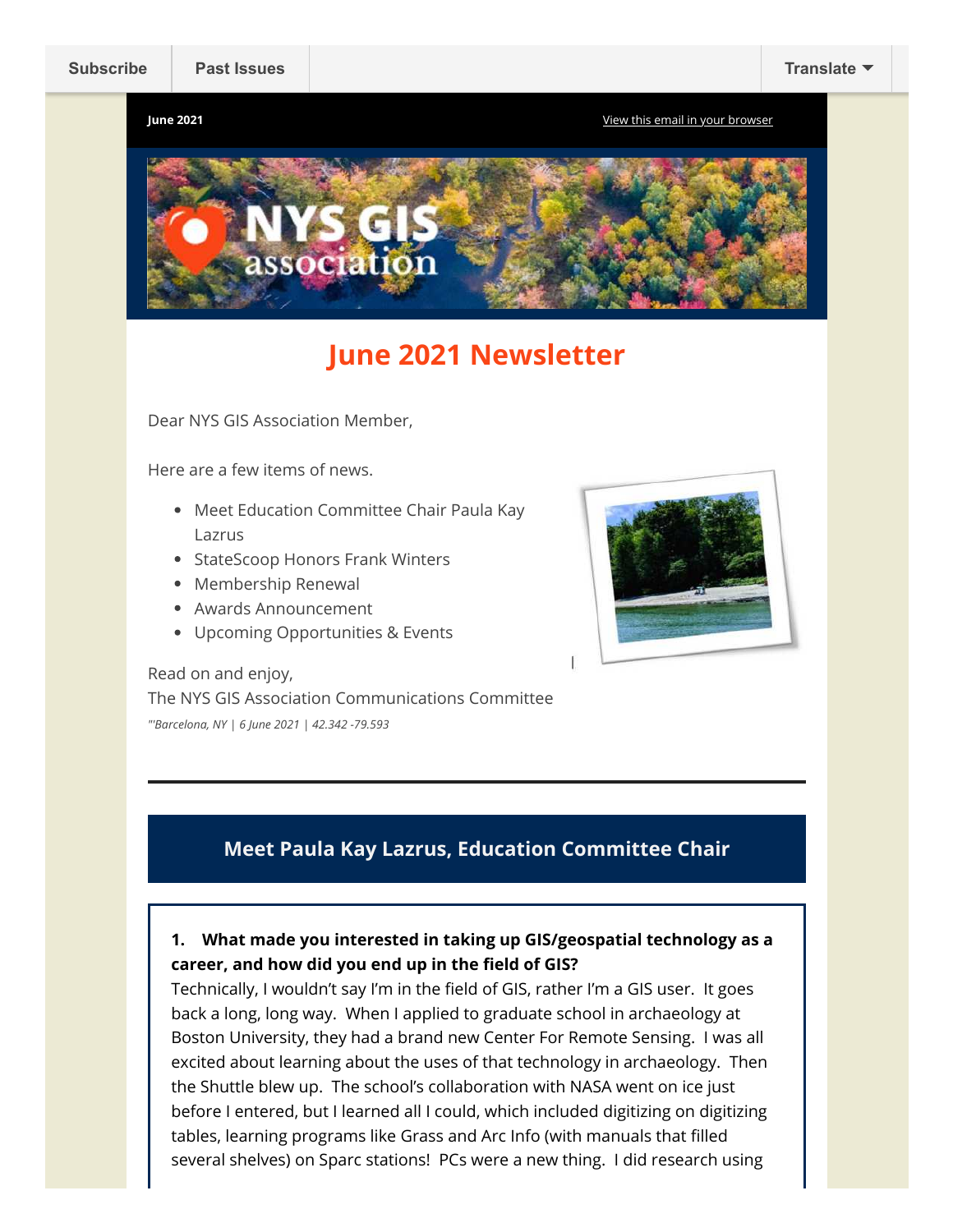)T imagery that came on tape reels. I have<br>Past Issues them still but no way to read them! **[Subscribe](http://eepurl.com/dPKLiT) Past Issues [Translate](javascript:;)**

#### **2. What is your educational background?**

I am trained in Anthropology with a concentration in Archaeology. My initial interest in the field was pre-history and the transition to agriculture, but things have a way of shifting over the years and I ended up as part of a project that had pre-historian, so I've ended up doing a lot of research on land use in the early 1800s CE in southern Italy. If you skip forward several decades beyond my PhD work trying to map Land-use change from the Neolithic to the Present-day in Sardegna, I found that the world of computers and GIS had changed quite a bit and so, learning piecemeal, I brought those earlier experiences to the work I've been doing for the Bova Marina Archaeological Project.



#### **3. Can you explain your job and what you do there?**

I teach undergraduates at St John's University in Jamaica, Queen, NYC. I have a joint appointment to their Institute for Core Studies and the Department of Sociology and Anthropology, and I also teach in their Environmental Studies program. I've taught students how to use Storymaps in History classes and freshman seminars, and some basic mapping with Arcgis Online + Storymaps for a required science for non-science students course, and I teach AGO skills and Arc Desktop and now Pro (on a very basic level) to the Environmental Studies students. The Intro to GIS class for those students is the only such class at our university. Archaeological fieldwork is relegated to the summers.

#### **4. In addition to chairing the Education Committee, how have you shared your expertise in GIS with others in NYS either formally or informally?**

Over the years I have come to NYSGISA meetings and presented posters, and I've done the same at NEARC. I've learned a ton from my colleagues and from attending the 2013 ESRI T3G , which taught me a lot and put me in contact with many new colleagues, and introduced me to Geomentors and the like. I attend GISMO events when I can, and, for a while, I collaborated with folks in the NYU Data Center. I've tried to keep up as best I can.

### 5. **What is the most interesting project that you have worked on and why?**

That's not an easy question to answer, but I guess, in general, the most fascinating things for me have been trying to georeference old NYC maps for my freshman seminar (before the Manahatta project was born), and the attempts to find old maps of land-use in southern Italy (hard to come by) and apply to my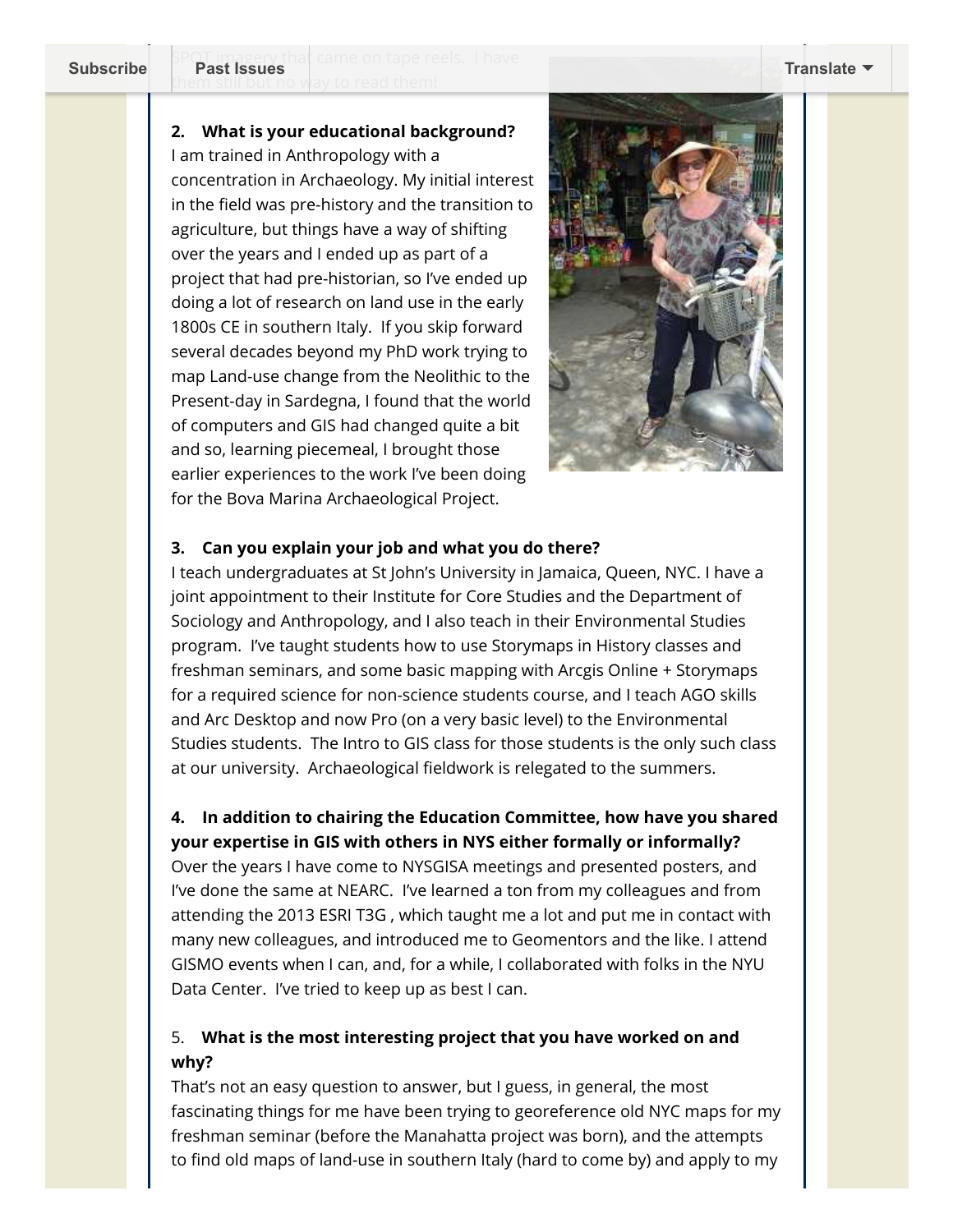### **6. What is your favorite memory from NYGeoCon or the GeoSpatial Summit?**

I could be mistaken (or just confused), but quite a number of years ago now I won a Laser rangefinder for a poster at a GeoCon. That was very exciting, and it's gotten great use in the tree mapping project I've been doing on our campus with freshmen students.

#### 7. **What do you like most about mapping?**

Although I am not good at it, I am really drawn to the aesthetics of cartography, modern and ancient.

### 8. **What place have you visited that has made the most lasting impression on you and why?**

It's a toss-up between Cambodia and Costa Rica. The former because visiting a place I had taught to students for years but only knew from books (the Angkor Region in particular) was amazing. I spent hours blissfully exploring and photographing the most fascinating monuments. With respect to Costa Rica, it was the first time I really explored the tropics, and the profusion of birds, critters, fruits, and colors was fantastic.

### 9. **If you could visit one other place in the world, where would it be and why?**

I'm torn….I'd like to visit one of the Artic regions before it disappears…. Same for the Galapagos… but my travel list is really very long, I love meeting people from other places, learning about new cultures and foods…. Give me a good open-air market and I'm a happy camper.

### 10. **Do you have any specific advice or philosophies from working in the GIS world?**

I have found the GIS community to be incredibly generous and supportive. Don't be shy… Ask your questions, Ask for help, someone will have a solution or two.

## **Member Frank Winters Earns Honor**

[StateScoop,](https://statescoop.com/) the Scoop News Group (SNG) that reports on the news and events affecting technology decisions in state and local government, has announced the winners of its 2021 StateScoop 50 Awards. And, our very own **Frank**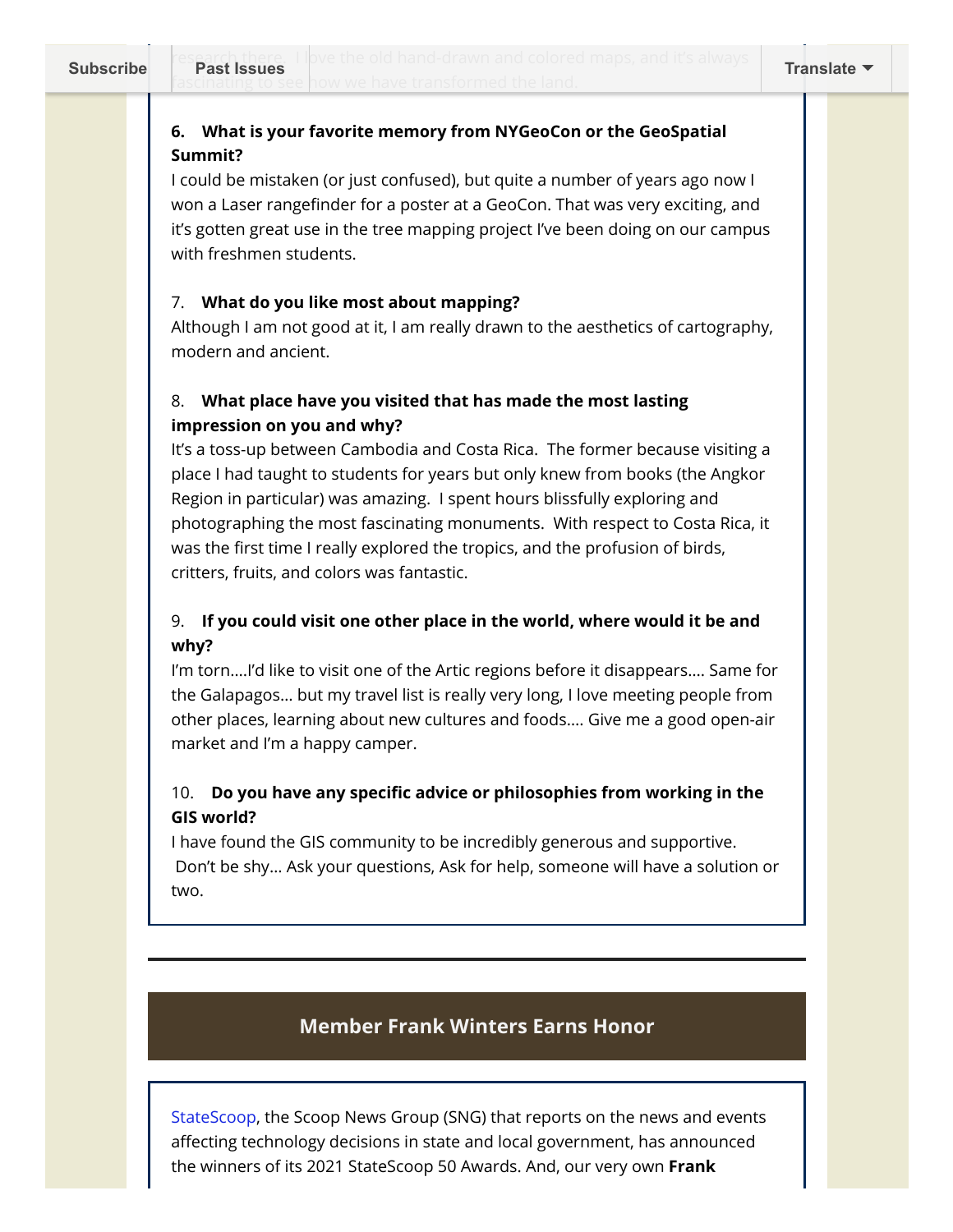**Thers** is one of the awardees! New York State **[Subscribe](http://eepurl.com/dPKLiT) Past Issues [Translate](javascript:;)**

> recognized for his "passion and drive to advance the use of digital technology inside state agencies." For the full [story, click here: https://statescoop.com/list/statescoop-](https://statescoop.com/list/statescoop-50-awards-honor-2021s-top-government-leaders-projects/)50-awards-honor-2021s-top-government-leadersprojects/





### **Membership Renewal**

June 30th is the last day of the 2020 membership year. Take a moment to renew your membership now and cross that item off your To-Do list before summer gets busy. You'll be credited right through to June 30, 2021.



Use this link to renew: <https://www.nysgis.net/joinus/join/login> Know someone who is not a member? Please spread the word. The more members we have, the stronger an organization we can become.

Use this link to join: <https://www.nysgis.net/joinus/>

#### **Awards Announcement**

*Do you know someone who is passionate about GIS or an individual that has contributed to the betterment of the GIS community here in New York State? Well now's your chance to nominate a colleague or your team to be recognized for their achievements!*